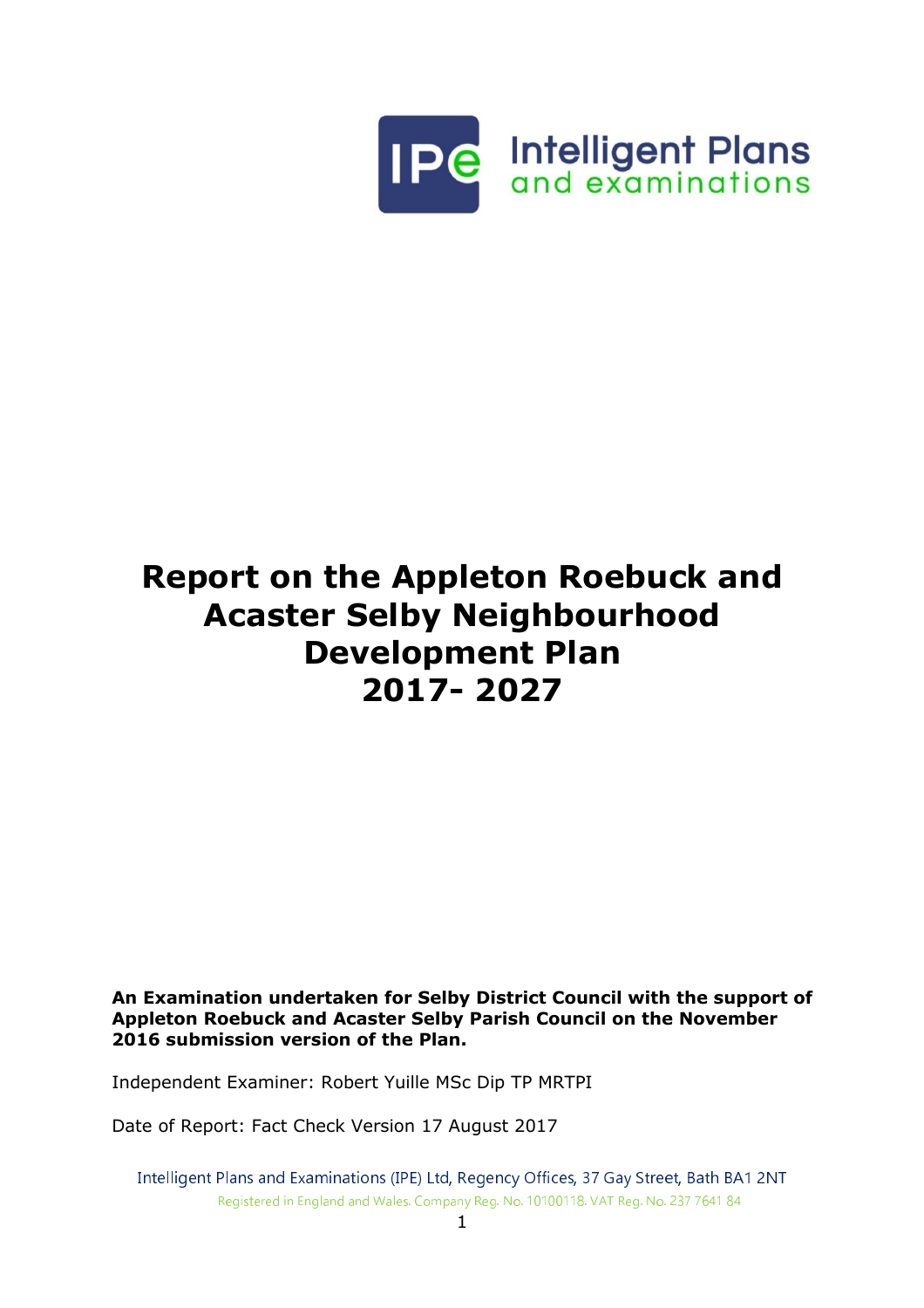## Contents

| Main Findings - Executive Summary                                                                                                                                                                                                                                                                                                                                                    | 3                                            |
|--------------------------------------------------------------------------------------------------------------------------------------------------------------------------------------------------------------------------------------------------------------------------------------------------------------------------------------------------------------------------------------|----------------------------------------------|
| 1. Introduction and Background<br>Appleton Roebuck and Acaster Selby<br>$\bullet$<br>Neighbourhood Plan 2017 - 2027                                                                                                                                                                                                                                                                  | 3<br>3                                       |
| The Independent Examiner<br>$\bullet$<br>The Scope of the Examination<br>$\bullet$<br>The Basic Conditions<br>$\bullet$                                                                                                                                                                                                                                                              | 3<br>4<br>5                                  |
| 2. Approach to the Examination<br><b>Planning Policy Context</b><br><b>Submitted Documents</b><br>$\bullet$<br>• Site Visit<br>Written Representations with or without Public<br>$\bullet$<br>Hearing                                                                                                                                                                                | 5<br>5<br>6<br>6<br>6                        |
| Modifications<br>$\bullet$                                                                                                                                                                                                                                                                                                                                                           | 6                                            |
| 3. Procedural Compliance and Human Rights<br>Qualifying Body and Neighbourhood Plan Area<br>$\bullet$<br>Plan Period<br>$\bullet$<br>Neighbourhood Plan Preparation and Consultation<br>$\bullet$<br>Development and Use of Land<br>$\bullet$<br><b>Excluded Development</b><br>$\bullet$<br>Human Rights<br>$\bullet$                                                               | 7<br>7<br>7<br>7<br>$\overline{7}$<br>7<br>8 |
| 4. Compliance with the Basic Conditions<br><b>EU Obligations</b><br>$\bullet$<br><b>Main Issues</b><br>$\bullet$<br>General Issues of Compliance<br>٠<br>Regard to National Policy and Guidance<br>$\bullet$<br>Contribution to Sustainable Development<br>$\bullet$<br>General Conformity with Strategic Development<br>$\bullet$<br>Plan Policies<br>Specific Issues of Compliance | 8<br>8<br>8<br>8<br>8<br>9<br>9<br>10        |
| <b>5. Conclusions</b><br>Summary<br>The Referendum and its Area<br>Afterword<br>$\bullet$                                                                                                                                                                                                                                                                                            | 14<br>14<br>14<br>15                         |
| <b>Appendix: Modifications</b><br>Schedule 1: Modifications to meet the Basic<br>Conditions (and other legal requirements)<br>Schedule 2: Further Modifications to Correct<br>Errors and to Improve Clarity and Accuracy                                                                                                                                                             | 16<br>17                                     |

Page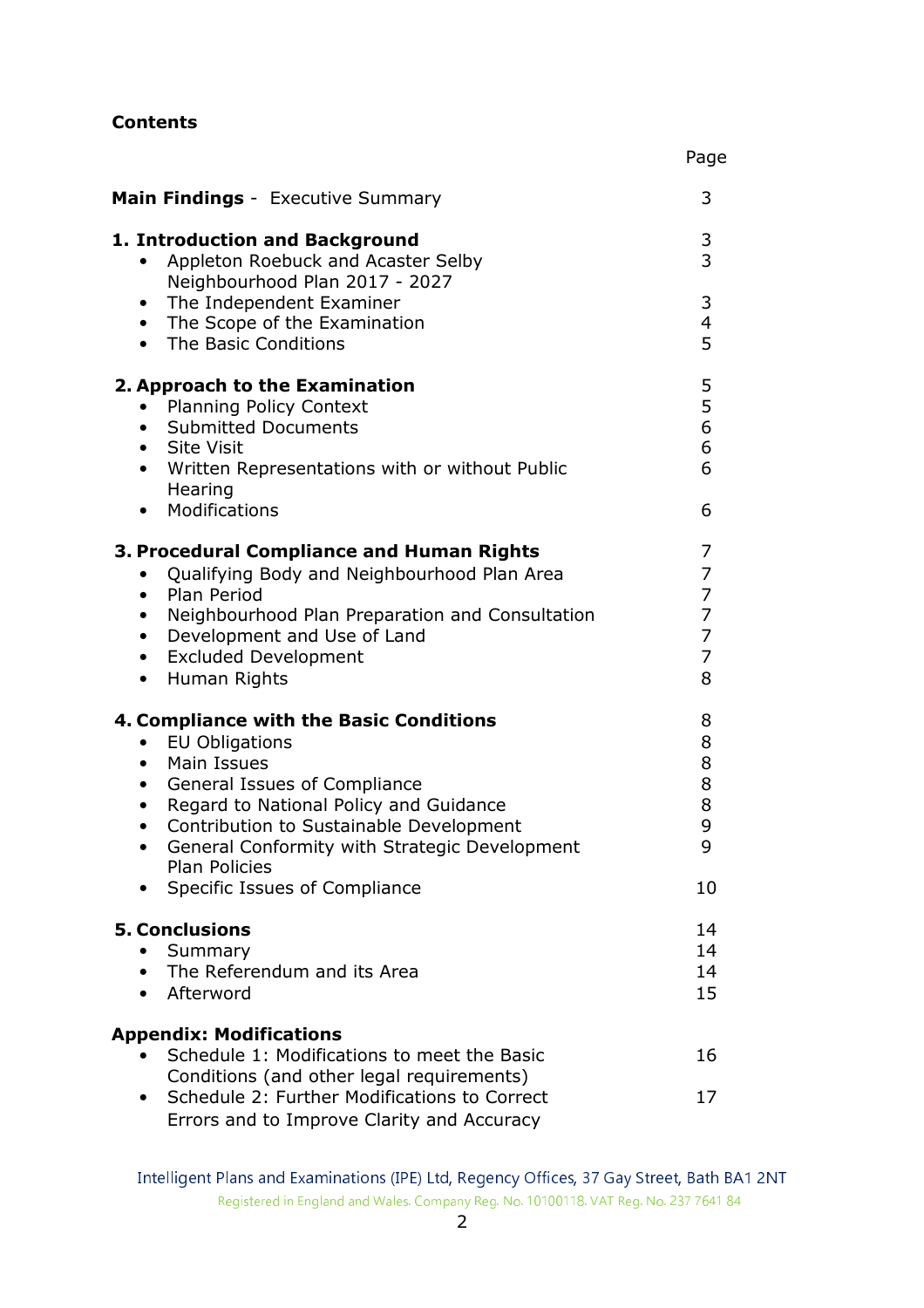## Main Findings - Executive Summary

From my examination of the Appleton Roebuck and Acaster Selby Neighbourhood Development Plan (the Plan) and its supporting documentation including the representations made, I have concluded that subject to the policy modifications set out in this report, it meets the Basic Conditions.

I have also concluded that:

- The Plan has been prepared and submitted for examination by a qualifying body – the parish council;
- The Plan has been prepared for an area properly designated the parish of Appleton Roebuck and Acaster Selby as shown on Map 1 of the Plan;
- The Plan specifies the period to which it is to take effect (2017- 2027); and
- The policies relate to the development and use of land for a designated neighbourhood area.

I recommend that the Plan, once modified, proceeds to Referendum on the basis that it has met all the relevant legal requirements.

I have considered whether the referendum area should extend beyond the designated area to which the Plan relates and have concluded that it should not.

## 1. Introduction and Background

Appleton Roebuck and Acaster Selby Neighbourhood Plan 2017- 2027 (the Plan)

1.1 Appleton Roebuck and Acaster Selby parish is located to the south west of York. It is predominantly rural in character with scattered hamlets and farms making up the bulk of the parish. Appleton Roebuck is the largest settlement in the parish, Acaster Selby is a small hamlet. The Plan has been prepared by a Steering Group acting on behalf of Appleton Roebuck and Acaster Selby Parish Council (the Parish Council).

## The Independent Examiner

- 1.2 As the Plan has now reached the examination stage, I have been appointed as its examiner by Selby District Council (the District Council), with the agreement of the Parish Council.
- 1.3 I am a chartered town planner and former government Planning Inspector, with considerable experience in examining development plans. I am an independent examiner, and do not have an interest in any of the land that may be affected by the draft Plan.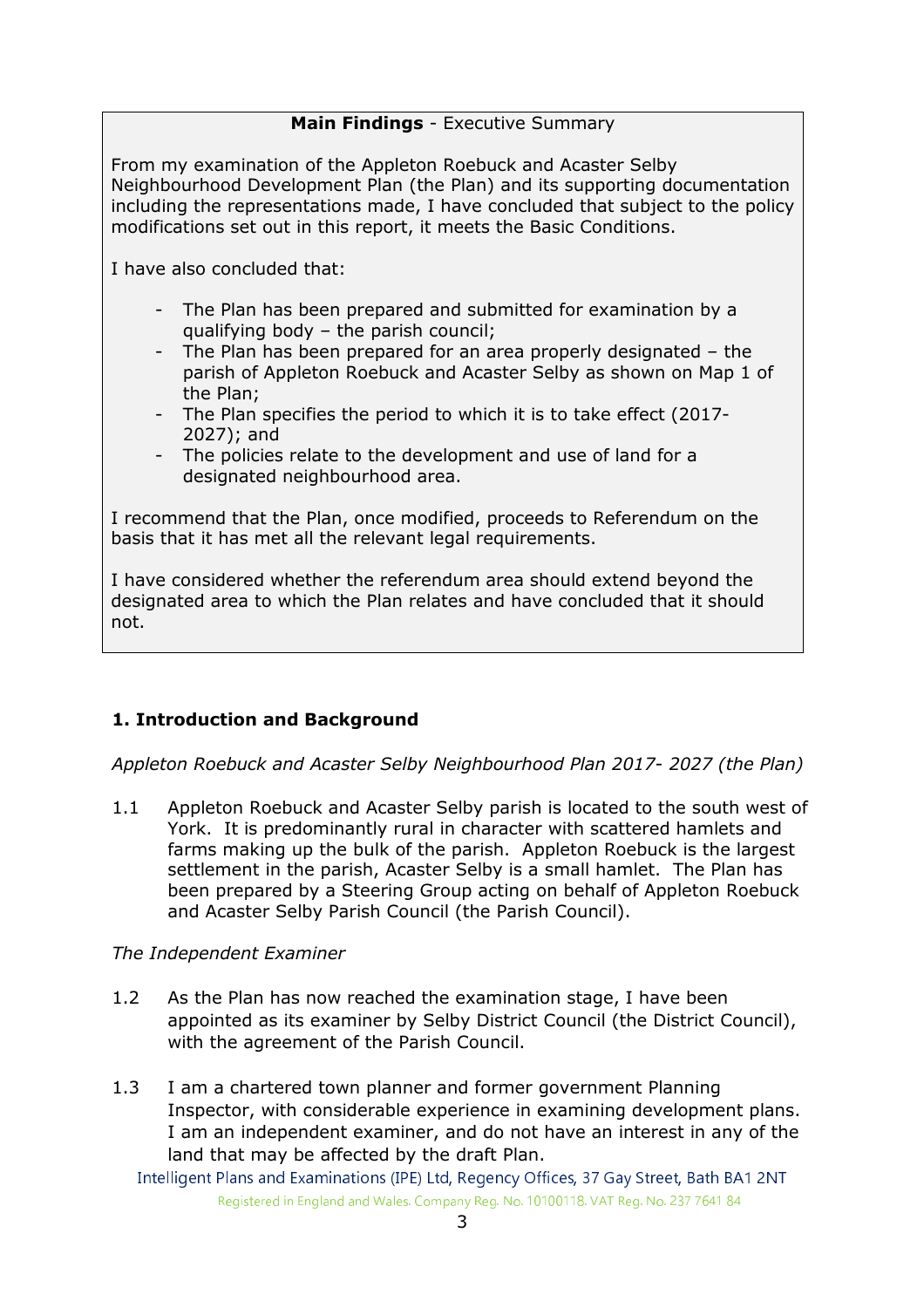The Scope of the Examination

1.4 As the independent examiner I am required to produce this report and recommend either:

(a) that the Plan is submitted to a referendum without changes; or

 (b) that modifications are made and that the modified Plan is submitted to a referendum; or

(c) that the Plan does not proceed to a referendum on the basis that it does not meet the necessary legal requirements.

- 1.5 The scope of the examination is set out in Paragraph 8(1) of Schedule 4B to the Town and Country Planning Act 1990 (as amended) ('the 1990 Act'). The examiner must consider:
	- Whether the Plan meets the Basic Conditions;
	- Whether the Plan complies with provisions under s.38A and s.38B of the Planning and Compulsory Purchase Act 2004 (as amended) ('the 2004 Act'). These are:
		- it has been prepared and submitted for examination by a qualifying body, for an area that has been properly designated by the Local Planning Authority;
		- it sets out policies in relation to the development and use of land;
		- it specifies the period during which it has effect;
		- it does not include provisions and policies for 'excluded development';
		- it is the only Neighbourhood Plan for the area and does not relate to land outside the designated neighbourhood area;
		- whether the referendum boundary should be extended beyond the designated area, should the Plan proceed to referendum; and
	- Such matters as prescribed in the Neighbourhood Planning (General) Regulations 2012 (as amended)('the 2012 Regulations').
- 1.6 I have considered only matters that fall within Paragraph 8(1) of Schedule 4B to the 1990 Act, with one exception. That is the requirement that the Plan is compatible with the Human Rights Convention.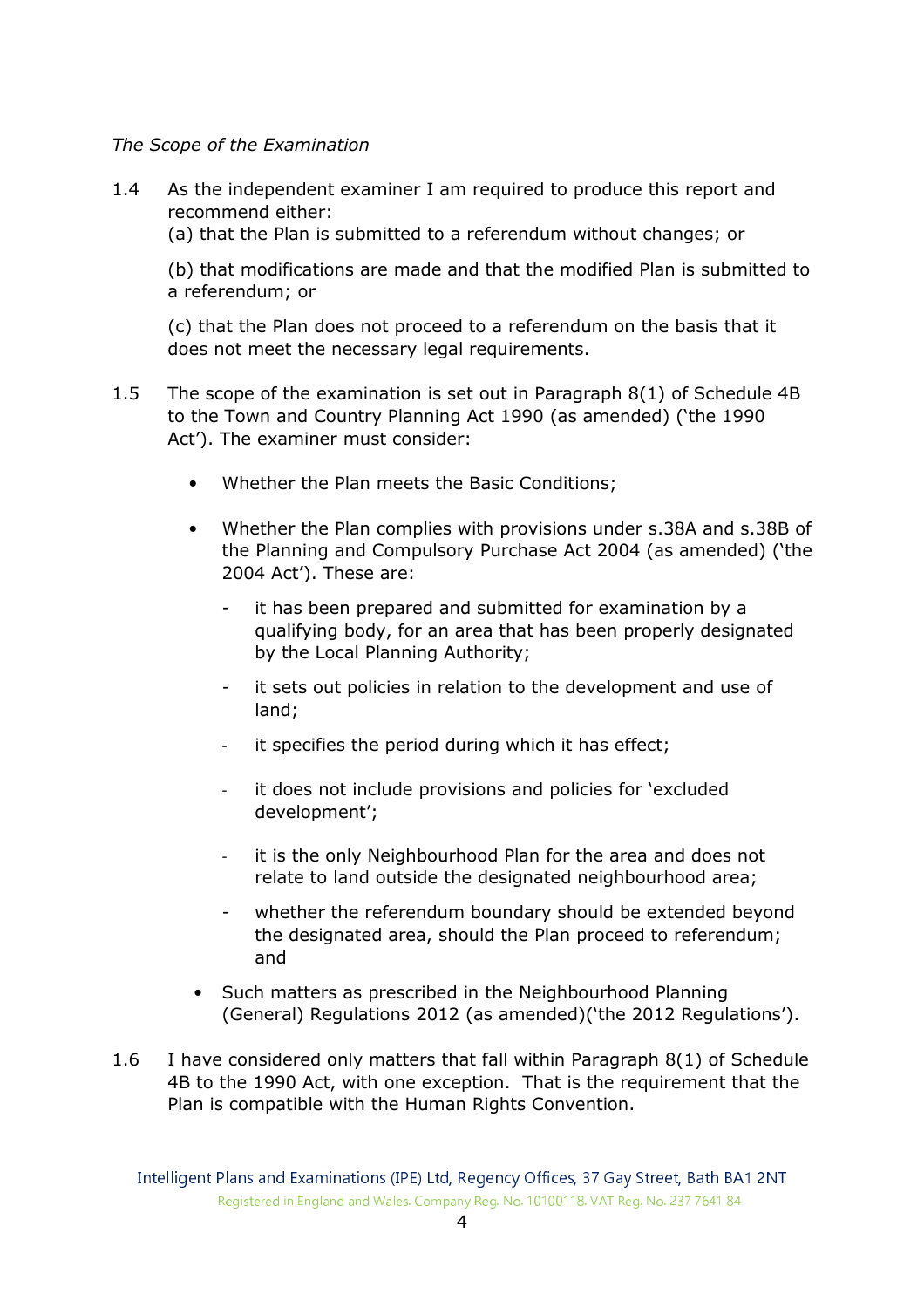## The Basic Conditions

- 1.7 The 'Basic Conditions' are set out in Paragraph 8(2) of Schedule 4B to the 1990 Act. To meet the Basic Conditions, the Plan must:
	- Have regard to national policies and advice contained in guidance issued by the Secretary of State;
	- Contribute to the achievement of sustainable development;
	- Be in general conformity with the strategic policies of the development plan for the area;
	- Be compatible with and not breach European Union (EU) obligations; and
	- Meet prescribed conditions and comply with prescribed matters.
- 1.8 Regulation 32 of the 2012 Regulations prescribes a further Basic Condition for the Plan. This requires that it should not be likely to have a significant effect on a European Site (as defined in the Conservation of Habitats and Species Regulations 2012) or a European Offshore Marine Site (as defined in the Offshore Marine Conservation (Natural Habitats etc.) Regulations 2007), either alone or in combination with other plans or projects.

# 2. Approach to the Examination

## Planning Policy Context

- 2.1 The Development Plan for the area, not including documents relating to excluded minerals and waste development, consists of the Selby District Core Strategy 2013 (the Core Strategy) and the saved policies of the Selby District Local Plan 2005, except those which are amended or replaced by the Core Strategy. The emerging Sites and Policies Local Plan - PLAN Selby is at an early stage of preparation. The Plan is not required to be in general conformity with the strategic policies in an emerging plan but, in this instance, it is worthy of note that the emerging plan will, amongst other things, consider allocating land for development in Designated Service Villages such as Appleton Roebuck.
- 2.2 The planning policy for England is set out principally in the National Planning Policy Framework (the Framework). The Planning Practice Guidance (PPG) offers guidance on how this policy should be implemented.

Intelligent Plans and Examinations (IPE) Ltd, Regency Offices, 37 Gay Street, Bath BA1 2NT Registered in England and Wales. Company Reg. No. 10100118. VAT Reg. No. 237 7641 84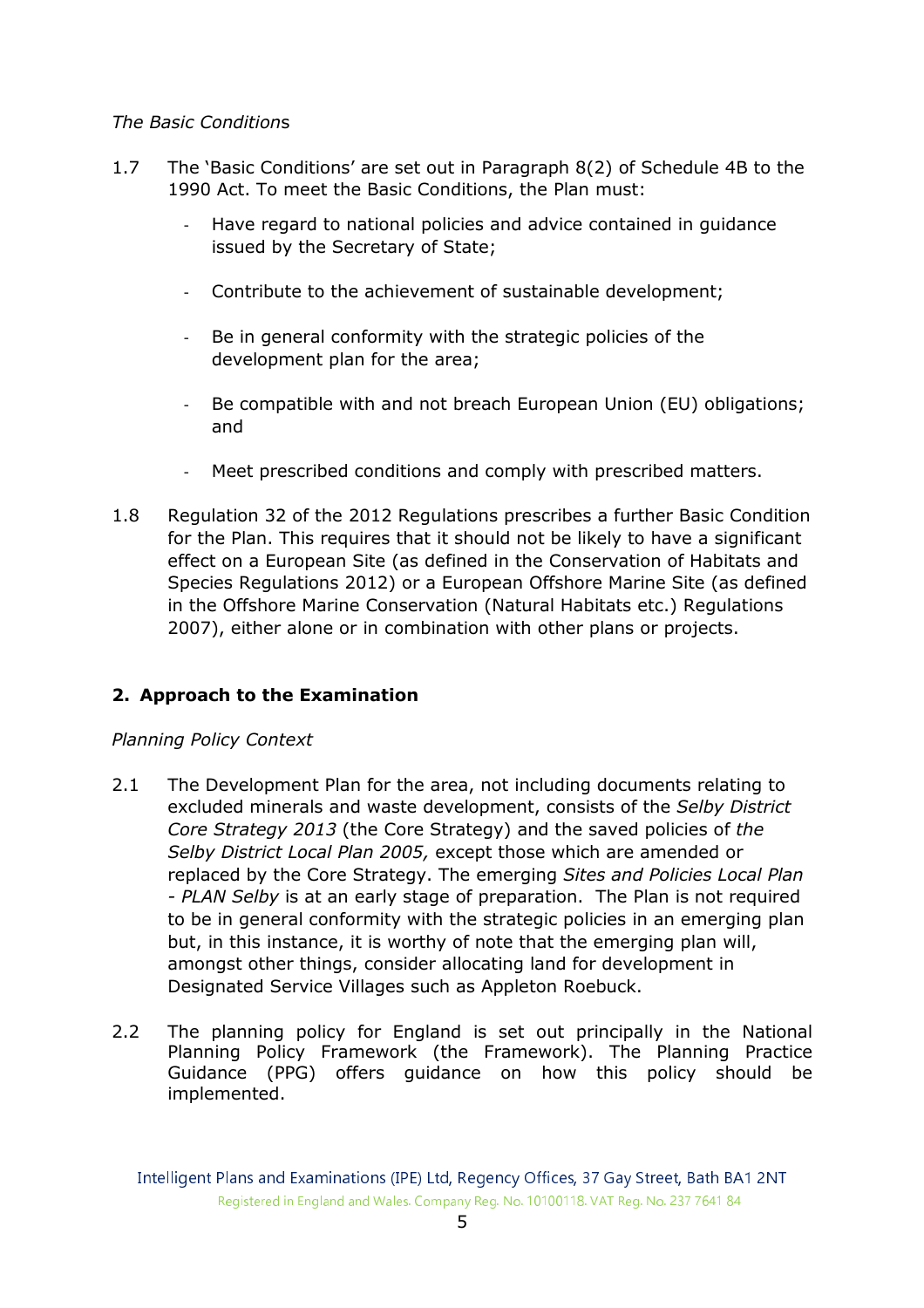## Submitted Documents

- 2.3 I have considered all policy, quidance and other reference documents I consider relevant to the examination, including those submitted which comprise:
	- the Submission Draft of the Plan dated November 2016;
	- Map 1 of the Plan which identifies the area to which the Plan relates;
	- the Consultation Statement dated 2016;
	- the Basic Conditions Statement dated 2016;
	- all the representations that have been made in accordance with the Regulation 16 consultation; and
	- the responses received from the Parish Council, Selby District Council and a representor in response to questions raised by me concerning aspects of the Plan. This included a requirement for further consultation to be undertaken on the Strategic Environmental Assessment Screening Report (all correspondence has been placed on the Parish and District Councils' websites).

## Site Visit

2.4 I made an unaccompanied site visit to the Neighbourhood Plan Area on 9 May 2017 to familiarise myself with it, and visit relevant sites and areas referred in the Plan and evidence.

#### Written Representations with or without Public Hearing

2.5 This examination has been dealt with by written representations. No request was made for the examination to include hearing sessions and I considered these to be unnecessary. I sought further written comments on a number of points including the question of what constitutes 'small scale development' and the responses to these, together with the Regulation 16 consultation responses, clearly articulated the arguments for and against the suitability of the Plan proceeding to a referendum.

## Modifications

- 2.6 Where necessary, I have recommended modifications to the Plan (PMs) in this report in order that it meets the Basic Conditions and other legal requirements. For ease of reference, I have listed these modifications separately in Schedule 1 of the Appendix.
- 2.7 The Parish Council has, very helpfully, set out its response to the Regulation 16 representations. This practice is to be commended. In its response, the Parish Council accepts that a number of corrections, clarifications and additions should be made to the Plan. Whilst not strictly required to meet the Basic Conditions, such modifications to correct

Intelligent Plans and Examinations (IPE) Ltd, Regency Offices, 37 Gay Street, Bath BA1 2NT Registered in England and Wales. Company Reg. No. 10100118. VAT Reg. No. 237 7641 84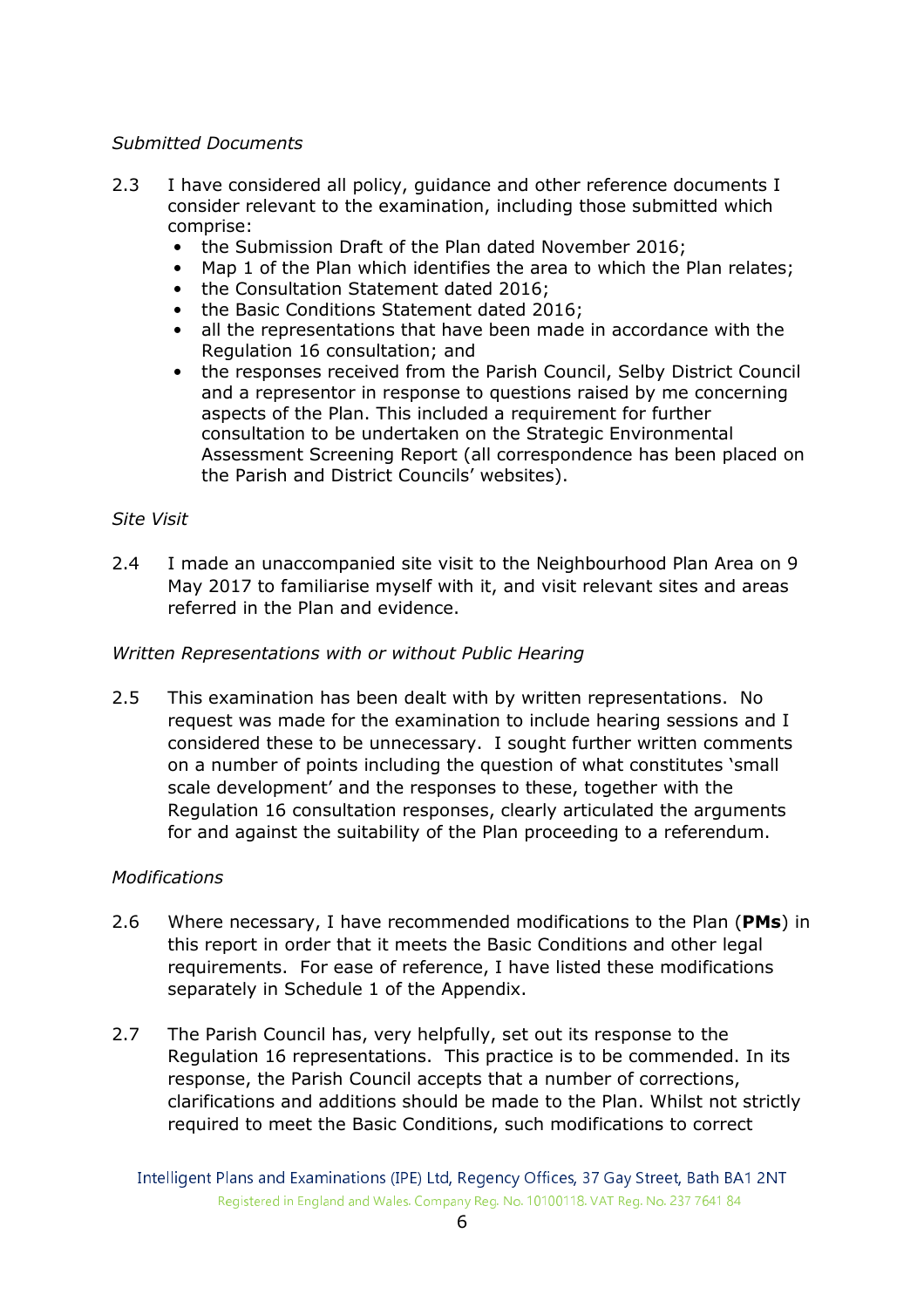errors<sup>1</sup> and improve clarity<sup>2</sup> would benefit the Plan where I consider these to be justified. These are listed in Schedule 2 of the Appendix.

## 3. Procedural Compliance and Human Rights

## Qualifying Body and Neighbourhood Plan Area

- 3.1 The Plan has been prepared and submitted for examination by the Parish Council, which is a qualifying body. The designated area of the Plan is the entire parish. Approval of the designated area of the Plan was granted by the District Council on 10 December 2013.
- 3.2 It is the only neighbourhood plan for the parish and does not relate to land outside the parish.

## Plan Period

3.3 The Plan specifies clearly the period to which it is to take effect, which is from 2017 to 2027.

## Neighbourhood Plan Preparation and Consultation

3.4 The Consultation Document submitted with the Plan, along with its appendices, sets out who was consulted on the Plan and how they were consulted. These documents contain summaries of the main points raised by consultees and, where relevant, indicate how these have been addressed in the Plan. In particular, the consultations required by Regulation 14 and Regulation 16 have been carried out in the prescribed manner. I am satisfied that the consultations carried out are likely to bring the Plan to the attention of people who live, work and carry out business in the area having regard to the advice in the PPG on plan preparation and that they have met the legal requirements.

## Development and Use of Land

3.5 The Plan sets out policies in relation to the development and use of land in accordance with s.38A of the 2004 Act.

## Excluded Development

3.6 The Plan does not include provisions and policies for 'excluded development'.

 1 Modifications for the purpose of correcting errors is provided for in Paragraph 10(3)(e) of Schedule 4B to the 1990 Act.

Intelligent Plans and Examinations (IPE) Ltd, Regency Offices, 37 Gay Street, Bath BA1 2NT Registered in England and Wales. Company Reg. No. 10100118. VAT Reg. No. 237 7641 84  $2$  Regard should be had to advice in PPG Reference ID: 41-041-20140306.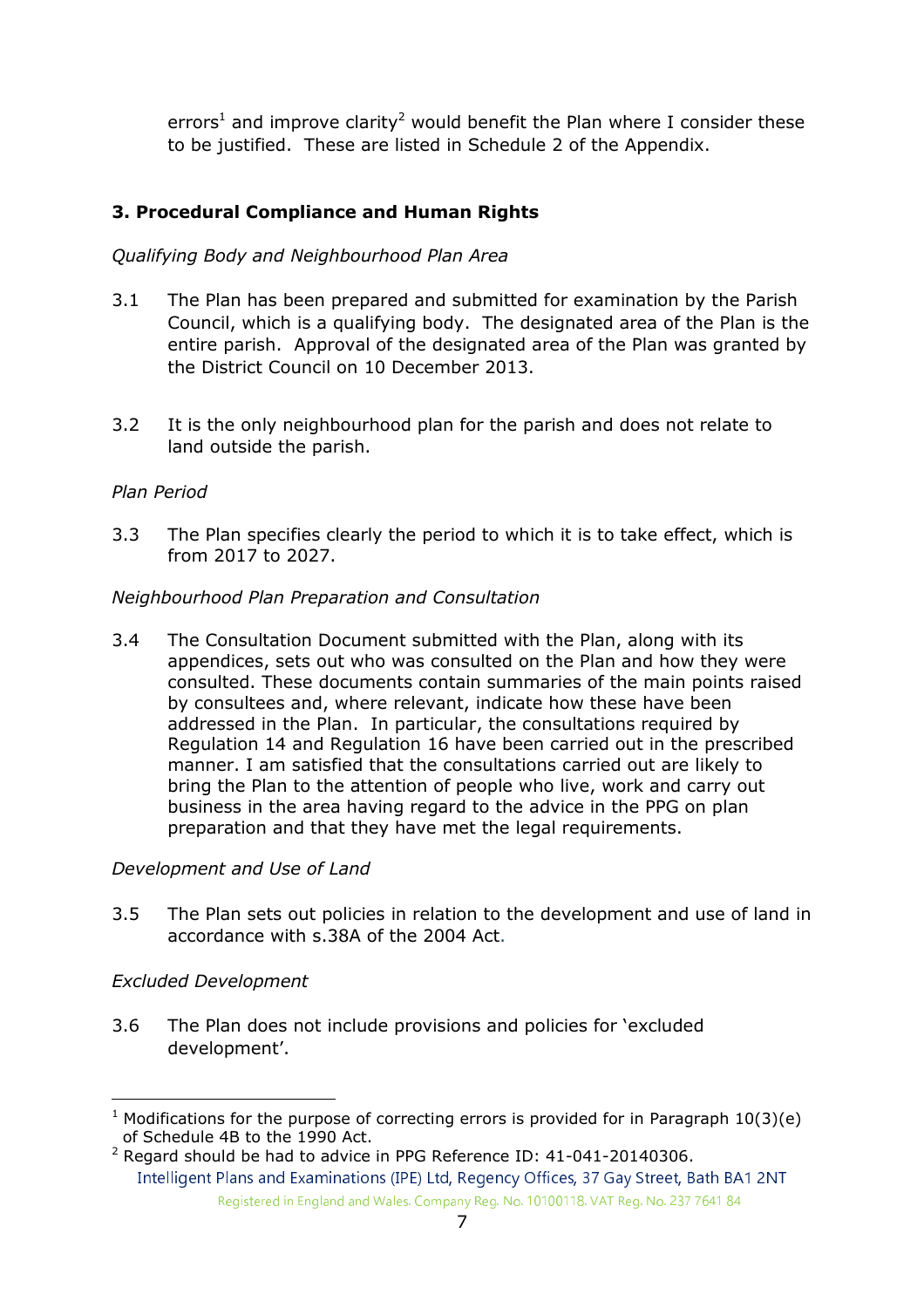## Human Rights

3.7 The District Council is satisfied that the Plan does not breach Human Rights (within the meaning of the Human Rights Act 1998), and from my own independent consideration of the matter I see no reason to disagree.

## 4. Compliance with the Basic Conditions

## EU Obligations

4.1 The Plan was screened for Strategic Environmental Assessment (SEA) and Habitat Regulation Assessment (HRA) by the District Council, which found that it was unnecessary to undertake SEA or HRA, a conclusion supported by the statutory consultees. Having read the Screening Report, I support this conclusion.

## Main Issues

- 4.2 Having considered whether the Plan complies with various legal and procedural requirements it is now necessary to deal with the question of whether it complies with the Basic Conditions (see paragraph 1.7 of this report), particularly the regard it pays to national policy and guidance, the contribution it makes to sustainable development and whether it is in general conformity with strategic development plan policies. This is done by considering:
	- General issues of compliance of the Plan as a whole; and
	- Specific issues of compliance of the Plan's policies.

## General Issues of Compliance

## Regard to National Policy and Guidance

- 4.3 The policies in the Plan are arranged into five groups dealing with, firstly, Community Facilities; secondly, Design of the Built Environment; thirdly, Environment, Landscape and Heritage; fourthly, Housing; and, fifthly, Work and Business. The aims of these policies are to support and enhance community facilities; to conserve and protect the built environment; to conserve and enhance the environment, landscape, heritage assets and biodiversity; to support sustainable levels of housing to provide for need in the community and support key facilities and services; and promoting small business growth and supporting existing businesses.
- 4.4 These aims have regard to the Framework insofar as this seeks to promote healthy communities, require good design, conserve and enhance

Intelligent Plans and Examinations (IPE) Ltd, Regency Offices, 37 Gay Street, Bath BA1 2NT Registered in England and Wales. Company Reg. No. 10100118. VAT Reg. No. 237 7641 84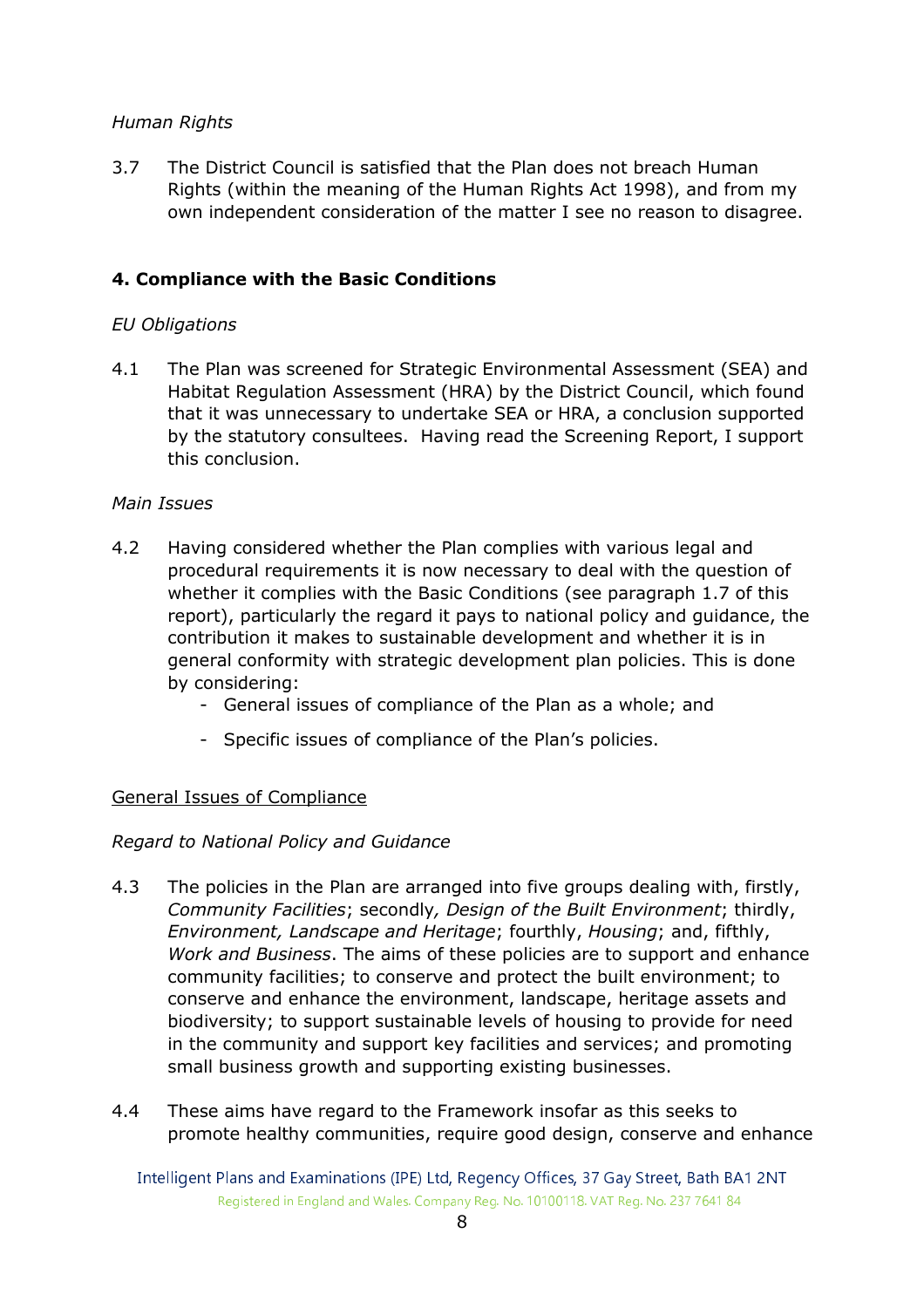the natural and historic environment, deliver a wide choice of high quality homes and support a prosperous rural economy.

4.5 I am satisfied, therefore, that, subject to the comments made below, the Plan has had regard to national policy and guidance thus meeting this Basic Condition.

## Contribution to Sustainable Development

- 4.6 The contribution that the neighbourhood plan area should make to sustainable development is, in broad terms, defined in the Core Strategy, Policy SP2 of which identifies Appleton Roebuck, along with 17 other settlements or groups of settlements, as Designated Service Villages which are considered to have some scope for additional residential development and small scale employment. Core Strategy Policy SP5 indicates that some 1,780 new housing allocations will be needed in Designated Service Villages. That policy goes on to state that specific sites for such uses will be identified through the Site Allocations part of the Local Plan and as has already been established (see paragraph 2.1) this is something the emerging Sites and Policies Local Plan - PLAN Selby will do. Policy SP13 makes a similar statement about employment land.
- 4.7 In such circumstances it is perfectly legitimate for the Plan to take the approach that it does and not to allocate any housing or employment sites but to leave such matters to the emerging plan. However, the Plan cannot contain policies which would frustrate or pre-empt the emerging plan in seeking to make provision for sustainable levels of development. This is a matter that I deal with when considering individual policies and where I make a number of Proposed Modifications. Subject to those modifications I am satisfied that there is nothing in the Plan which would prevent the emerging plan from making provision for sustainable development. I consider, therefore, that in this respect the Plan makes a contribution to sustainable development and that this Basic Condition is met.

## General Conformity with Strategic Development Plan Policies

- 4.8 The general aims of the Policies in the Plan are set out in paragraph 4.3 above. These are in general conformity with the strategic policies in the Core Strategy, which sets out to address the key challenges of meeting development needs, moderating unsustainable travel patterns, concentrating growth in the Selby area, providing affordable housing and developing the economy.
- 4.9 As to the individual policies in the Plan these are dealt with in the following section. Subject to the comments made there I am satisfied

Intelligent Plans and Examinations (IPE) Ltd, Regency Offices, 37 Gay Street, Bath BA1 2NT Registered in England and Wales. Company Reg. No. 10100118. VAT Reg. No. 237 7641 84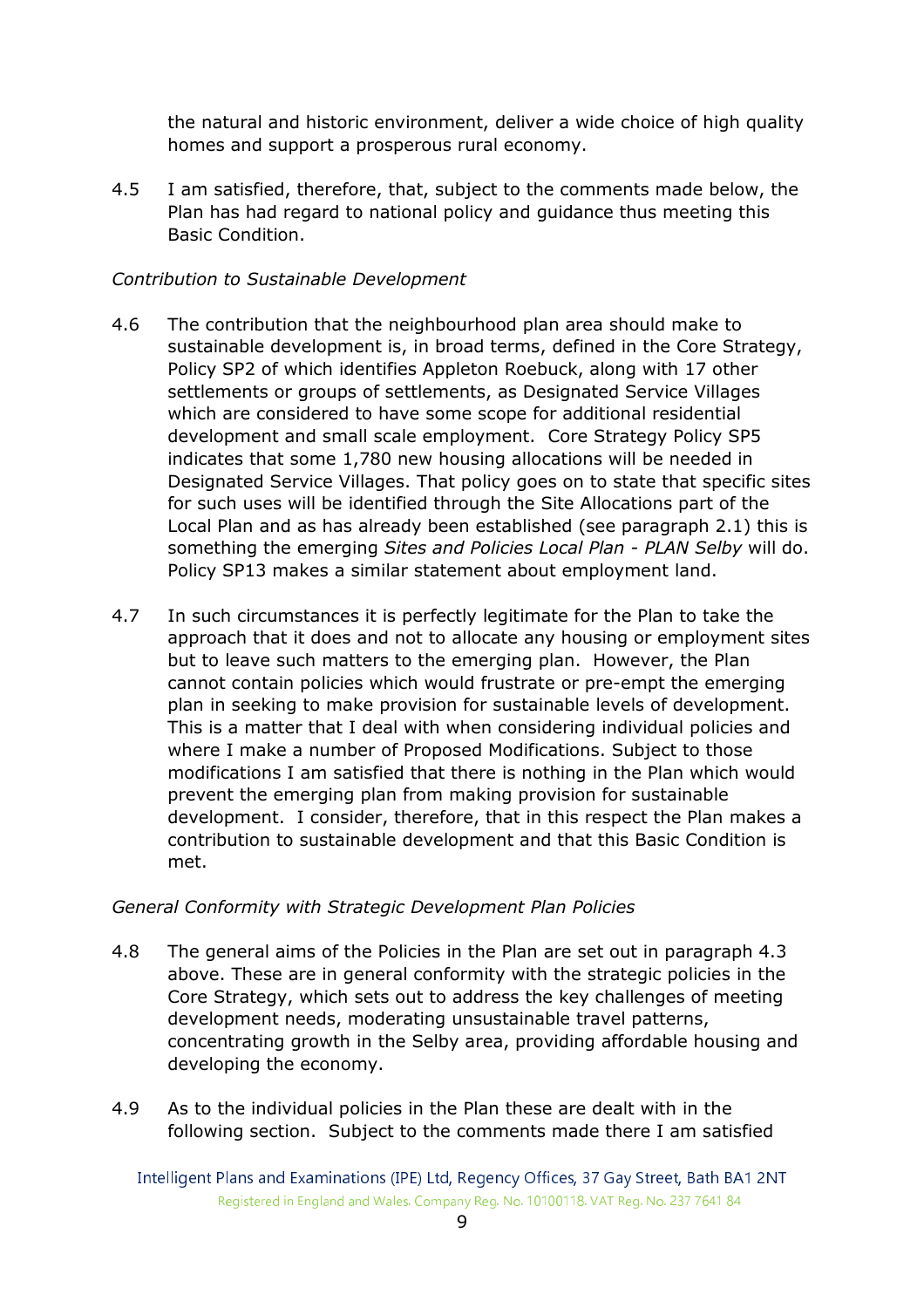that the Plan is in general conformity with the strategic policies in the Core Strategy and that this Basic Condition is met.

## Specific Issues of Compliance

- 4.10 Policies CF 1 and CF 2 of the Plan seek to retain key community facilities and support the growth of the village primary school. These aims are entirely consistent with Framework insofar as it seeks to deliver the social, recreational and cultural facilities and services that communities need (paragraph 70) and with Core Strategy Policy SP14 which seeks to achieve similar ends.
- 4.11 **Policy DBE 1** of the Plan designates a number of Local Green Spaces. This is something the Framework (paragraphs 76 and 77) specifically empowers the Plan to do, where the space is reasonably close to the community it serves, where it is demonstrably special to the local community and where it is not an extensive tract of land. Appendix A1 of the Plan contains a Local Green Space Assessment in which a number of candidate sites are evaluated in terms of their size and value with the designated sites emerging from this process.
- 4.12 Having looked at these sites and examined the evidence I am satisfied that each of them possess some combination of community, landscape, historical, recreational, wildlife or green infrastructure value. Policy DBE 1 follows closely the advice in the Framework and is consistent with the aims of Core Strategy **Policy SP19** insofar as this seeks to secure public and private spaces that are clearly distinguished, safe and secure, attractive and which complement the built form. The Parish Council has, however, confirmed that it is a mistake for the Policies Map to include the 'Ridge and Furrow Field' as that site was rejected following the Local Green Space Assessment. The Policies Map should be amended accordingly as indicated in **PM1** as shown in the Appendix to this report.
- 4.13 Policy DBE 2 of the Plan seeks to ensure that development respects traditional building design and scale while allowing for modern architectural detailing. This policy is to be read in conjunction with the Character Area Assessment set out in Appendix A2 of the Plan which identifies and describes five broad character areas in terms of their layout, roads, buildings, streetscape and views. This policy has regard to the Framework insofar as it requires good design (paragraph 56 - 68) and is in general conformity with Core Strategy **Policy SP19** which seeks to achieve design quality.
- Intelligent Plans and Examinations (IPE) Ltd, Regency Offices, 37 Gay Street, Bath BA1 2NT Registered in England and Wales. Company Reg. No. 10100118. VAT Reg. No. 237 7641 84 4.14 **Policy DBE 3** of the Plan encourages the integration of green infrastructure into new developments as does the Framework (paragraphs 99 and 114) and Core Strategy Policy SP18 with its reference to identifying, protecting and enhancing locally distinctive landscapes, areas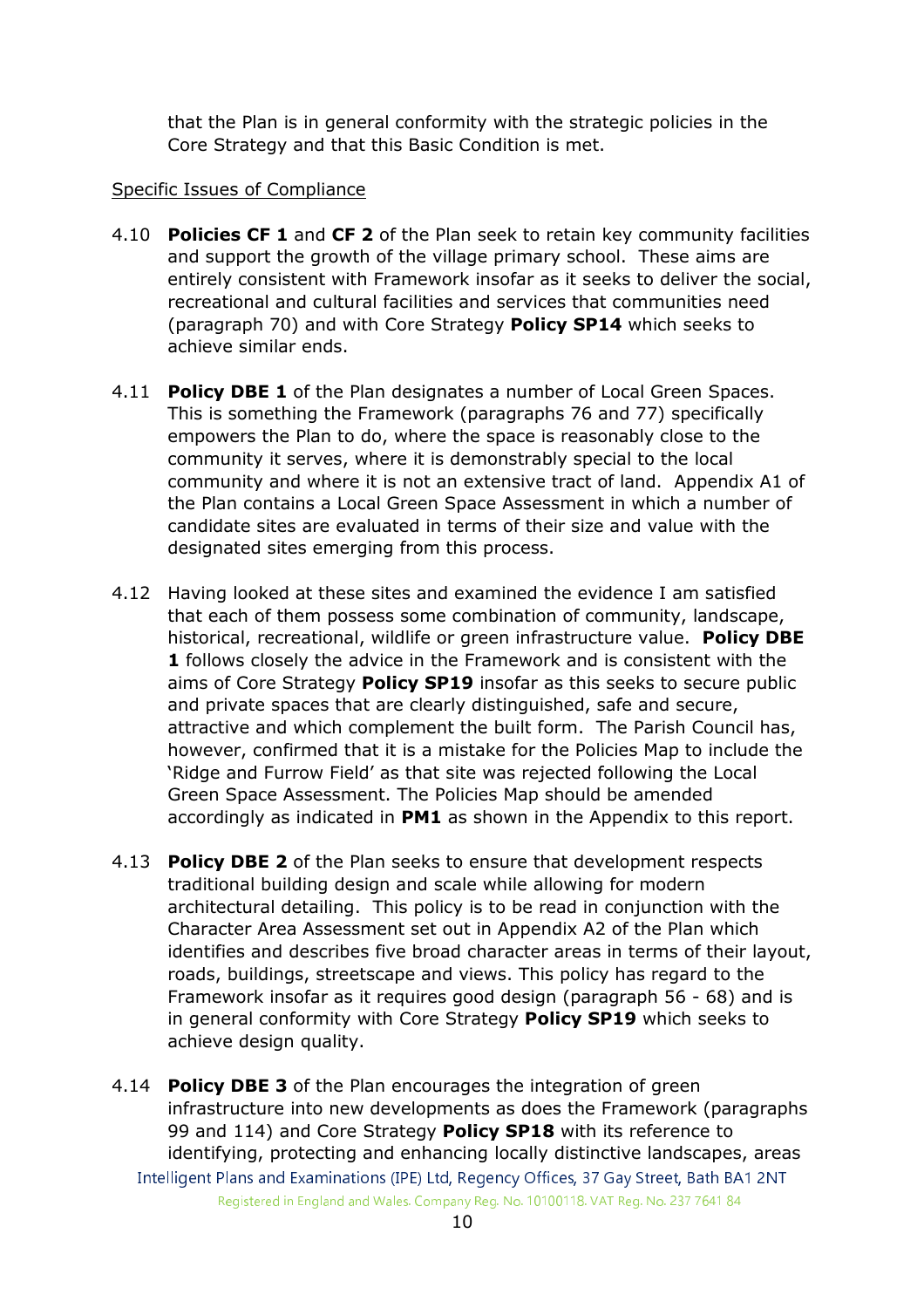of tranquillity, public rights of way and access, open spaces and playing fields.

- 4.15 Policy DBE 4 of the Plan deals with drainage and flood prevention. Both the Framework (paragraphs 100 to 104) and Policy SP15 of the Core Strategy seek to steer development towards land which is least likely to flood. They do not, however, rule out the possibility that there will be situations in which development will need to take place in areas of flood risk provided, to use the words of Policy SP15, it can be made safe without increasing flood risk elsewhere. **Policy DBE 4** of the Plan, on the other hand, takes a somewhat more restrictive approach stating categorically that 'New development beyond that permitted should not take place in those areas defined as flood zone 2 and 3'.
- 4.16 However, there is evidence that the parish has an ageing and deteriorating sewage system that is frequently overloaded with flooding and 'foul water back up' occurring in streets and gardens. It is in this context that Policy DBE 4 takes the restrictive approach that it does. Such an approach is justified by the local evidence indicating the need to protect properties from flooding and foul water contamination and there is no evidence that it will unduly restrict the emerging local plan in its search for suitable development sites in Appleton Roebuck.
- 4.17 There is a mistake in paragraph 4.3.4 of the supporting text where flood zone 1 is described as 'most at risk' rather than 'least at risk'. In the interests of accuracy this mistake should be corrected as shown in PM2 in the Appendix to this report.
- 4.18 **Policy ELH 1** of the Plan seeks to safeguard the best and most versatile agricultural land except in exceptional circumstances where the benefits to the community are shown to outweigh the harm. In other words, it requires a balance to be struck between the merits of safeguarding the best and most versatile agricultural land and any benefits which might flow from developing such land. The Parish Council has confirmed that the lack of suitable and sustainable housing or employment sites on lower grade agricultural land would amount to an exceptional circumstance.
- 4.19 This approach is consistent with the Framework, which seeks to protect and enhance valued soils (paragraph 109) and which requires that account be taken of the economic and other benefits of best and most versatile land, and where significant development of agricultural land is demonstrated to be necessary, poorer quality land should be used in preference to that of a higher quality (Paragraph 112). The Core Strategy does not have a policy dealing specifically with agricultural land.

Intelligent Plans and Examinations (IPE) Ltd, Regency Offices, 37 Gay Street, Bath BA1 2NT Registered in England and Wales. Company Reg. No. 10100118. VAT Reg. No. 237 7641 84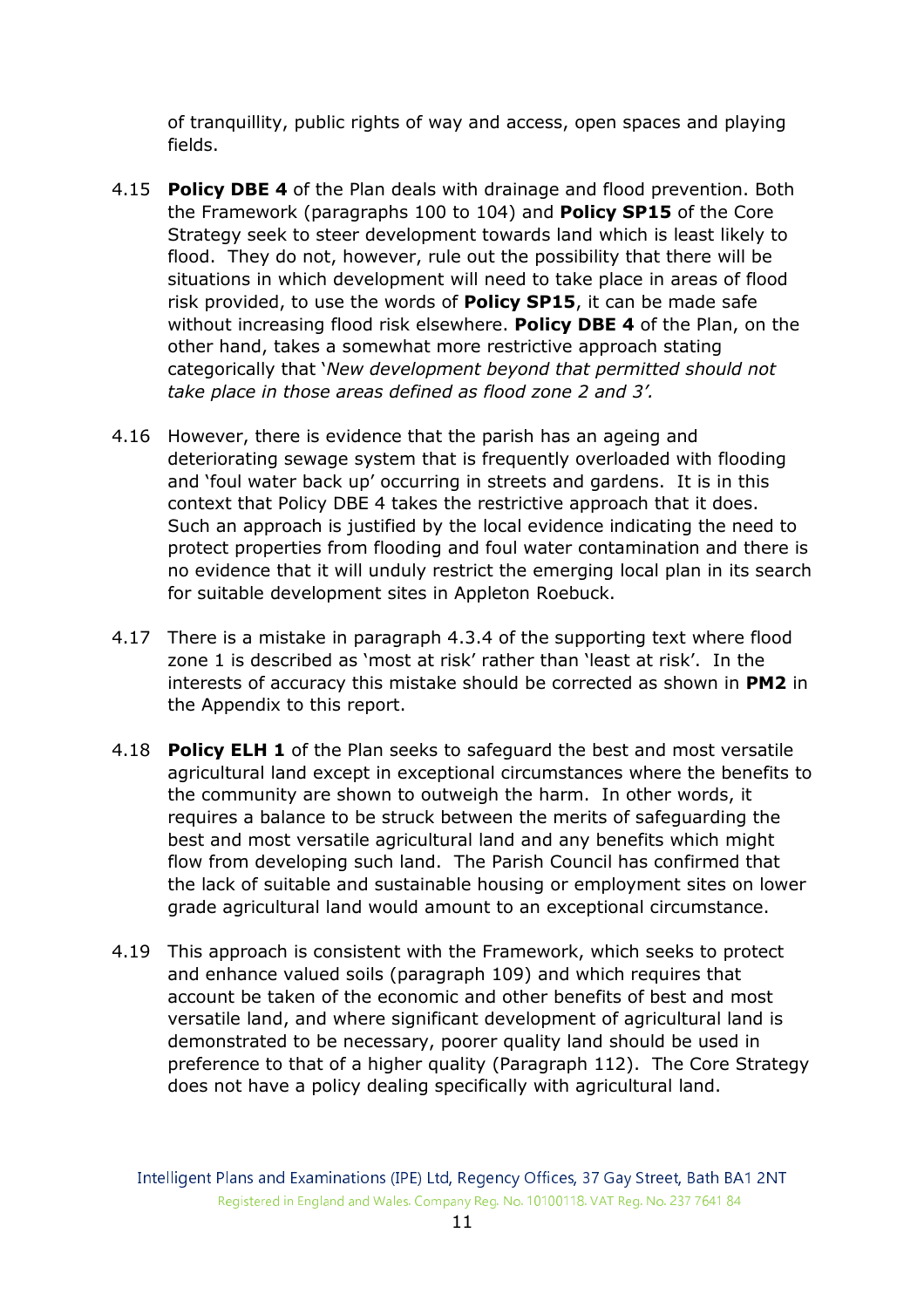- 4.20 The aim of **Policy ELH 2** is to conserve, restore and enhance biodiversity. This is in line with the Framework (paragraph 118) and the Core Strategy (Policy SP18) insofar as these seek to conserve and enhance biodiversity.
- 4.21 **Policy ELH 3** of the Plan identifies and safeguards 4 Green Corridors, strips of land and or water which allow for the movement of wildlife and thus help maintain and increase biodiversity. This approach has regard to the Framework (paragraph 117) which encourages the identification and mapping of wildlife corridors and stepping stones and is in general conformity with the Core Strategy (Policy SP18).
- 4.22 Policy ELH4 of the Plan aims to safeguard the historic rural environment by ensuring that development is modest in scale and reflects the character of its locality. The Framework similarly recognises the importance of the integration of development into, amongst other things, the historic environment (paragraph 61) while the Core Strategy (Policy SP 18) includes reference to safeguarding and where possible enhancing the historic environment.
- 4.23 **Policy H1** of the Plan deals with the design and scale of new housing. In the supporting text to this policy reference is made to the overwhelming preference of residents for housing development to be small scale (under 5 units) but that Selby District Councils 'informal' definition of small scale housing development is 10 units or fewer – that being the definition used in the Plan.
- 4.24 The point has been made by a representor that the District Council does not have a definition of small scale housing development in the development plan, and given the strong views expressed by residents in favour of the lower threshold, this should be adopted. I do not agree.
- 4.25 I have dealt with the question of housing provision earlier in this report (paragraphs 4.6 and 4.7) and made the point that policies in the Plan should not pre-empt the search for housing sites being carried out in the emerging plan. There is no certainty at present as to how many houses will need to be found in Appleton Roebuck and I take the point made by the Parish Council that there is evidence to suggest that Appleton Roebuck is not as sustainable a location for development as other Designated Service Villages.
- Intelligent Plans and Examinations (IPE) Ltd, Regency Offices, 37 Gay Street, Bath BA1 2NT Registered in England and Wales. Company Reg. No. 10100118. VAT Reg. No. 237 7641 84 4.26 However, the fact remains that some 1780 units need to be provided for in 18 Designated Service Villages. With future housing requirements on such a scale I am concerned that the placing of an upper limit of 5 units on the size of future housing sites could inhibit the ability of Appleton Roebuck to make its due contribution to sustainable development. I accept that a 10-unit threshold is an arbitrary figure, as indeed is a 5-unit threshold, but am of the view that the larger figure would better enable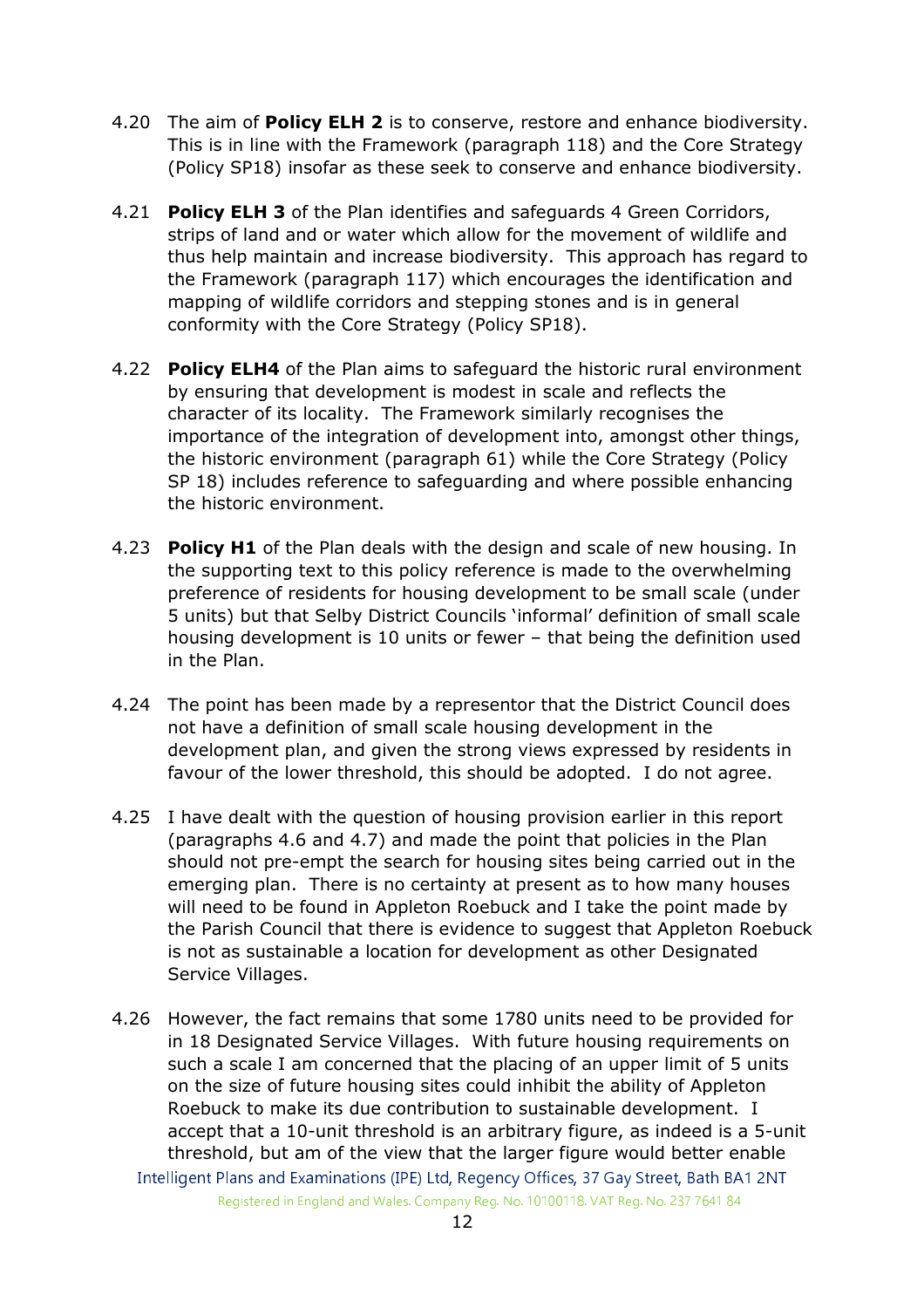the provision of sustainable development as envisaged in Core Strategy Policies SP2 and SP5 and thus assisting in delivering the Framework's aim (paragraph 47) of boosting significantly the supply of housing. I consider, therefore, that the 10 unit threshold should be retained.

- 4.27 The District Council has confirmed that while it uses various measures of what amounts to small scale development (for example in 5 year housing land supply calculations a small site is considered to be less than 5 dwellings, while in delegation agreements the cut off point for minor applications – a concept analogous to the concept of a small site – is  $10$ dwellings) there is no formal definition of small scale in the development plan. In the interests of accuracy, I consider that references to the Council having a definition of small scale housing should be deleted as shown in PM3.
- 4.28 Policy H1 also seeks to ensure that new development is located so as to avoid through traffic in Appleton Roebuck Village. Minimising additional through traffic is an important local issue and nothing in the Framework or the Core Strategy prevents it being addressed as it is in **Policy H1.** In all other respects, I am satisfied that this policy is consistent with the Framework (paragraph 47) and the Core Strategy (Policies SP4, SP5 and SP19) insofar as these variously seek to boost significantly the supply of housing, contribute to the evolution of viable communities and have regard to local character, identity and context.
- 4.29 **Policy H2** aims to provide a mix of housing based on the latest evidence of housing need. This in keeping with the Framework (paragraph 50) and the Core Strategy (Policy SP8) which similarly aim to provide a dwelling mix that reflect local needs.
- 4.30 Policy H3 deals with car parking and, amongst other things, states that car parking spaces should be suitable for the average family size car. This is because inadequately sized spaces have been provided in the past resulting in problematic on-street parking. This is a legitimate local concern, but a policy should be clear and unambiguous and capable of being applied consistently and with confidence when determining planning applications (PPG ID: 41-041-20140306). The statement that car parking spaces must be suitable for the average family car is neither clear nor unambiguous and should therefore be deleted as shown in PM4. Other than that, **Policy H3** is consistent with the Framework which seeks to provide safe and secure layouts avoiding street clutter and congestion (paragraph 35). The Core Strategy does not have a policy dealing specifically with car parking.
- Intelligent Plans and Examinations (IPE) Ltd, Regency Offices, 37 Gay Street, Bath BA1 2NT Registered in England and Wales. Company Reg. No. 10100118. VAT Reg. No. 237 7641 84 4.31 Policies WB1, WB2 and WB3 of the Plan support, respectively, the reuse of redundant buildings, farm diversification and small business development as long as these do not cause harm by reason of, for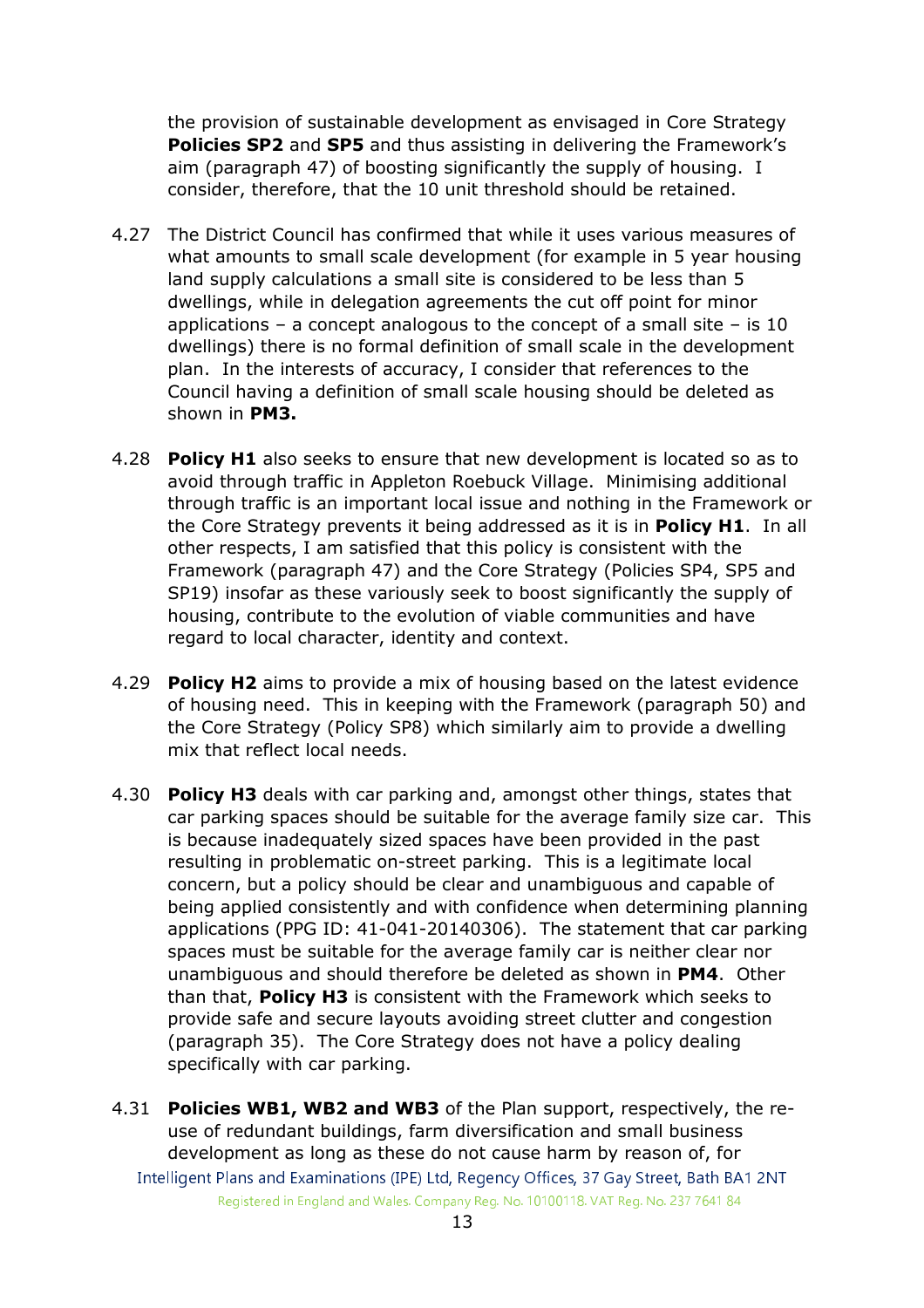example, increased traffic, light, noise and smell. These policies are generally consistent with Framework (paragraph 28) which seeks to support economic growth in rural areas and with Core Strategy Policy 13 which, amongst other things, seeks to bring economic growth to the rural economy.

- 4.32 **Policy WB1** could be interpreted as limiting the re-use of redundant buildings solely to 'economic' uses as opposed, for example, residential uses. Paragraph 55 of the Framework does, however, allow for the conversion of redundant or disused buildings to residential use where this would lead to an enhancement of the immediate setting. I see no reason why this should not apply in the Parish. Any ambiguity on this point would be avoided by removing the word 'economic' as shown in PM5.
- 4.33 Policy WB2 defines best and most versatile agricultural land as being Grade 1 and 2; the Framework, on the other hand, defines it as being Grade 1, 2 and 3a. Policy WB2 should be amended to reflect the definition given in the Framework (PM6).
- 4.34 Having examined the individual policies in the Plan, and providing the above modifications are made, I am satisfied that they meet the Basic Conditions.

## 5. Conclusions

## **Summary**

- 5.1 The Plan has been duly prepared in compliance with the procedural requirements. My examination has investigated whether the Plan meets the Basic Conditions and other legal requirements for neighbourhood plans. I have had regard for all the responses made following consultation on the neighbourhood plan, and the evidence documents submitted with it<sup>3</sup>.
- 5.2 I have made recommendations to modify a number of policies and text to ensure the Plan meets the Basic Conditions and other legal requirements. I recommend that the Plan, once modified, proceeds to referendum.

## The Referendum and its Area

5.3 I have considered whether the referendum area should be extended beyond the designated area to which the Plan relates. The Plan as modified has no policy or proposals which I consider significant enough to have an impact beyond the designated neighbourhood plan boundary, requiring the referendum to extend to areas beyond the Plan boundary. I

<sup>&</sup>lt;u>.</u><br><sup>3</sup> See paragraph 2.3 above.

Intelligent Plans and Examinations (IPE) Ltd, Regency Offices, 37 Gay Street, Bath BA1 2NT Registered in England and Wales. Company Reg. No. 10100118. VAT Reg. No. 237 7641 84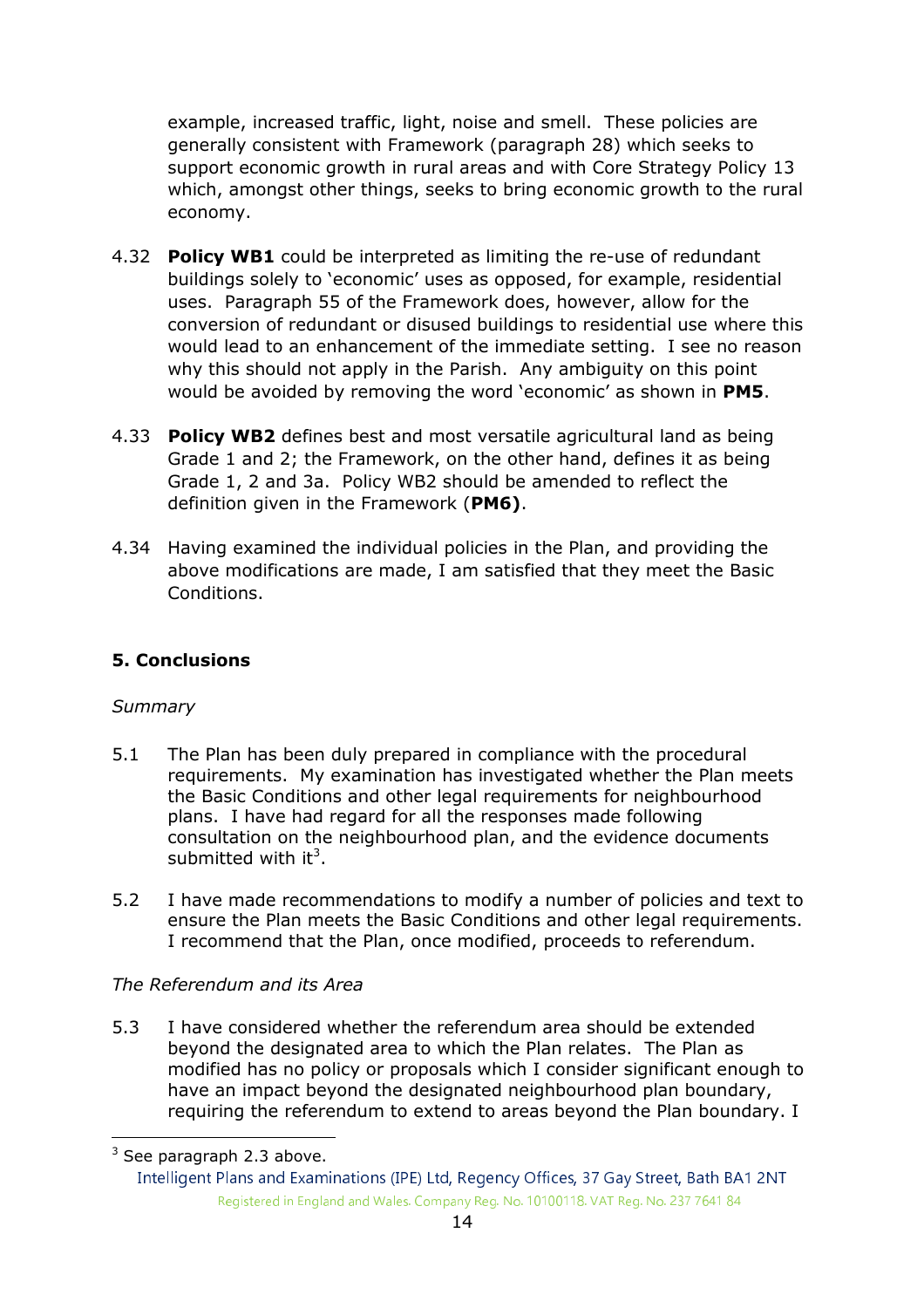recommend that the boundary for the purposes of any future referendum on the Plan should be the boundary of the designated neighbourhood plan area.

#### Afterword

5.4 The Plan is a well presented, clearly written and thoroughly researched document which will help guide and shape development in the parish in the coming years. A lot of time and hard, exacting work will have gone into its preparation and it is a credit to its authors.

R J Yuille

Examiner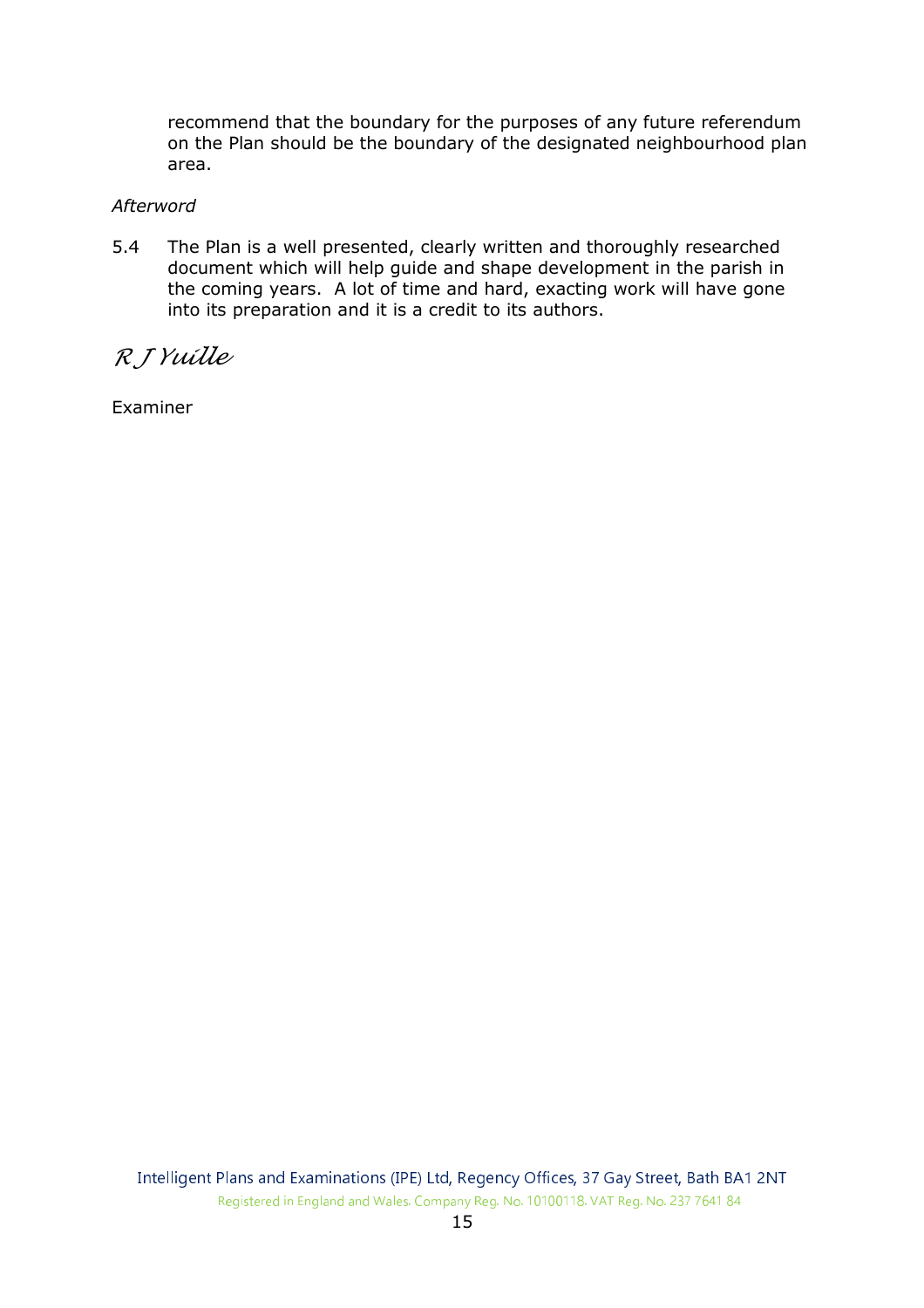# Appendix: Modifications

Schedule 1: Modifications to meet the Basic Conditions (and other legal requirements)

| <b>Proposed</b><br>modification<br>number (PM) | Page no./<br>other<br>reference | <b>Modification</b>                                                                                                                                                                                                                                                                                                                                                                                                       |
|------------------------------------------------|---------------------------------|---------------------------------------------------------------------------------------------------------------------------------------------------------------------------------------------------------------------------------------------------------------------------------------------------------------------------------------------------------------------------------------------------------------------------|
| PM1                                            | Policies Map                    | Remove the Local Green Space designation<br>from the 'Ridge and Furrow Field'.                                                                                                                                                                                                                                                                                                                                            |
| PM <sub>2</sub>                                | Page 24,<br>paragraph<br>4.3.4  | (most at risk) (least at risk)                                                                                                                                                                                                                                                                                                                                                                                            |
| PM <sub>3</sub>                                | Page 29,<br>paragraph<br>4.5.1  | However, Selby District Council's definition<br>of small scale development' is 10 houses<br>or fewer. Therefore, this figure has been<br>adopted in order to comply with their<br>policy. However, Selby District Council<br>favour defining 'small scale development'<br>as 10 houses or less as this will give<br>greater flexibility when considering the<br>allocation of housing sites in the emerging<br>local plan |
| PM4                                            | Page 30,<br>Policy H3           | b) Car parking spaces must be suitable for<br>the average family sized car unless<br>alternative and accessible car parking<br>arrangements can be made which do<br>not create on-street parking.<br>$\left(\frac{e}{b}\right)$                                                                                                                                                                                           |
| PM <sub>5</sub>                                | Page 31<br>Policy WB2           | Support will be given for the re-use of<br>redundant buildings for new economic use<br>where:                                                                                                                                                                                                                                                                                                                             |
| PM <sub>6</sub>                                | Page 31,<br>Policy WB2          | b) (Grade $1,$ and 2 and 3a)                                                                                                                                                                                                                                                                                                                                                                                              |

## Schedule 2: Further Modifications to Correct Errors and to Improve Clarity and **Accuracy**